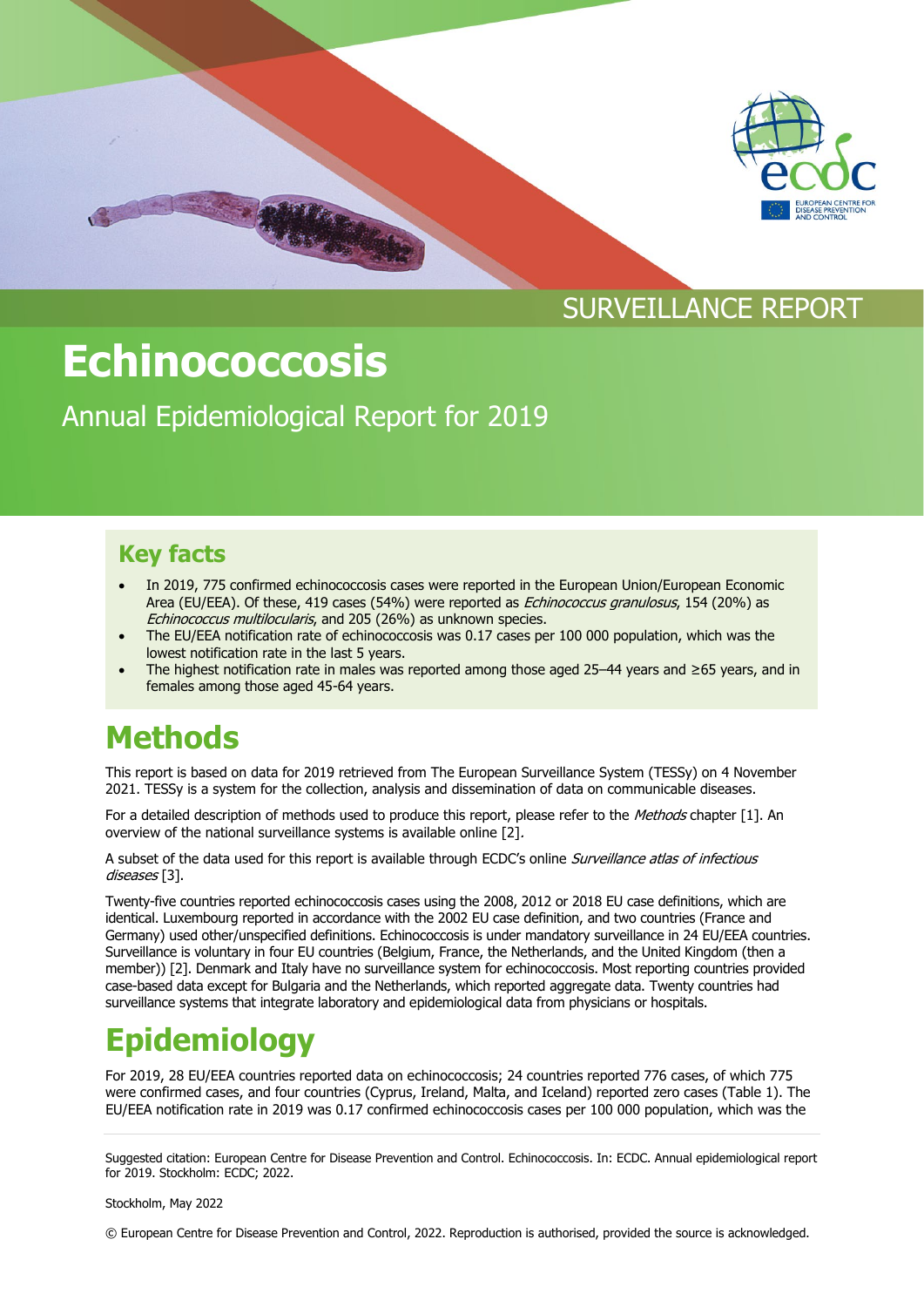lowest notification rate in the previous 5 years. The highest notification rates were observed in Bulgaria (2.76 per 100 000) and Lithuania (2.90 per 100 000 population) (Table 1, Figure 1). The increased notification rate reported by Lithuania is attributed to improved diagnosis of echinococcosis [4]. The highest number of cases was reported by Bulgaria, accounting for 25% of all reported cases, and Germany, accounting for 19% of all reported cases.

Fifteen countries provided information on hospitalisation, covering 33% (n=253) of all confirmed cases of echinococcosis in the EU/EEA in 2019. Among these, 44% were hospitalised, representing a continuous decrease during the last 10 years from 100% in 2008, when only hospitalised cases were reported. The highest proportion of cases requiring hospitalisation were reported in Czechia (100%), Greece (100%), Poland (83%), Portugal (60%), Romania (100%), Slovakia (60%) and Slovenia (60%). Among cases with known information, more than half (n=35; 56%) of human *Echinococcus (E.) multilocularis* cases were hospitalised compared to approximately one-third (n=30; 36%) of human E. granulosus sensu lato (s.l.) cases based on reporting by four and ten countries, respectively.

Information on the outcome of 248 cases was provided by 15 countries. One fatal case each due to infection with E. granulosus s.l. and infection with E. multilocularis was reported in Portugal and Poland, respectively. The fatal cases, one male and one female, were aged 44 and 77 years.

#### **Table 1. Number of confirmed echinococcosis cases and rates per 100 000 population by country and year, EU/EEA, 2015–2019**

|                    | 2015           |             | 2016           |             | 2017           |             | 2018           |             | 2019                      |             |            |                                 |  |
|--------------------|----------------|-------------|----------------|-------------|----------------|-------------|----------------|-------------|---------------------------|-------------|------------|---------------------------------|--|
| <b>Country</b>     | <b>Number</b>  | <b>Rate</b> | <b>Number</b>  | <b>Rate</b> | <b>Number</b>  | <b>Rate</b> | <b>Number</b>  | <b>Rate</b> | <b>Confirmed</b><br>cases | <b>Rate</b> | <b>ASR</b> | <b>Reported</b><br><b>cases</b> |  |
| Austria            | 8              | 0.1         | 26             | 0.3         | 50             | 0.6         | 46             | 0.5         | 36<br>0.41                |             | 0.40       | 36                              |  |
| Belgium            | 10             | 0.1         | 17             | 0.2         | 13             | 0.1         | 15             | 0.1         | 22                        | 0.19        |            | 22                              |  |
| <b>Bulgaria</b>    | 313            | 4.3         | 269            | 3.8         | 218            | 3.1         | 206            | 2.9         | 193                       | 2.76        | 2.78       | 193                             |  |
| Croatia            | 7              | 0.2         | 9              | 0.2         | 15             | 0.4         | 4              | 0.1         | 3                         | 0.07        | 0.07       | $\overline{4}$                  |  |
| Cyprus             | $\overline{2}$ | 0.2         | 0              | 0.0         | 0              | 0.0         | 0              | 0.0         | 0                         | 0.00        | 0.00       | $\pmb{0}$                       |  |
| Czechia            | 3              | 0.0         | 4              | 0.0         | $\mathbf{1}$   | 0.0         | 4              | 0.0         | $\mathbf{1}$              | 0.01        | 0.01       | $\mathbf{1}$                    |  |
| <b>Denmark</b>     | <b>ND</b>      | <b>NR</b>   | <b>ND</b>      | <b>NR</b>   | <b>ND</b>      | <b>NR</b>   | <b>ND</b>      | <b>NR</b>   | <b>ND</b>                 | <b>NR</b>   | <b>NR</b>  | <b>ND</b>                       |  |
| Estonia            | 0              | 0.0         | 0              | 0.0         | $\mathbf{1}$   | 0.1         | 0              | 0.0         | $\overline{2}$            | 0.15        | 0.13       | $\overline{2}$                  |  |
| Finland            | $\overline{2}$ | 0.0         | 4              | 0.1         | 5              | 0.1         | 1              | 0.0         | 8                         | 0.14        | 0.16       | 8                               |  |
| France             | 48             | 0.1         | 38             | 0.1         | 53             | 0.1         | 62             | 0.1         | 45                        | 0.07        | 0.07       | 45                              |  |
| Germany            | 157            | 0.2         | 181            | 0.2         | 141            | 0.2         | 176            | 0.2         | 149                       | 0.18        | 0.18       | 149                             |  |
| Greece             | 13             | 0.1         | 18             | 0.2         | 15             | 0.1         | 11             | 0.1         | 7                         | 0.07        | 0.06       | $\overline{7}$                  |  |
| Hungary            | $\overline{2}$ | 0.0         | 5              | 0.1         | 14             | 0.1         | 9              | 0.1         | 10                        | 0.10        | 0.10       | $10\,$                          |  |
| Iceland            | $\mathbf 0$    | 0.0         | 0              | 0.0         | $\mathbf{0}$   | 0.0         | 0              | 0.0         | 0                         | 0.00        | 0.00       | 0                               |  |
| Ireland            | $\mathbf{0}$   | 0.0         | $\overline{2}$ | 0.0         | $\Omega$       | 0.0         | $\overline{2}$ | 0.0         | 0                         | 0.00        | 0.00       | $\mathbf 0$                     |  |
| Italv              | <b>ND</b>      | <b>NR</b>   | <b>ND</b>      | <b>NR</b>   | <b>ND</b>      | <b>NR</b>   | <b>ND</b>      | <b>NR</b>   | <b>ND</b>                 | <b>NR</b>   | <b>NR</b>  | <b>ND</b>                       |  |
| Latvia             | 10             | 0.5         | 11             | 0.6         | 6              | 0.3         | 10             | 0.5         | 6                         | 0.31        | 0.29       | $\boldsymbol{6}$                |  |
| Liechtenstein      | <b>ND</b>      | <b>NR</b>   | <b>ND</b>      | <b>NR</b>   | <b>ND</b>      | <b>NR</b>   | <b>ND</b>      | <b>NR</b>   | <b>ND</b>                 | <b>NR</b>   | <b>NR</b>  | <b>ND</b>                       |  |
| Lithuania          | 33             | 1.1         | 26             | 0.9         | 53             | 1.9         | 50             | 1.8         | 81                        | 2.90        | 2.63       | 81                              |  |
| Luxembourg         | 0              | 0.0         | 0              | 0.0         | $\overline{2}$ | 0.3         | 0              | 0.0         | $\mathbf{1}$              | 0.16        | 0.16       | $\mathbf{1}$                    |  |
| Malta              | 0              | 0.0         | 1              | 0.2         | $\Omega$       | 0.0         | 0              | 0.0         | 0                         | 0.00        | 0.00       | 0                               |  |
| <b>Netherlands</b> | 64             | 0.4         | 33             | 0.2         | 38             | 0.2         | 42             | 0.2         | 48                        | 0.28        | 0.28       | 48                              |  |
| Norway             | $\overline{2}$ | 0.0         | 3              | 0.1         | 6              | 0.1         | $\overline{7}$ | 0.1         | 7                         | 0.13        | 0.14       | $\overline{7}$                  |  |
| Poland             | 47             | 0.1         | 64             | 0.2         | 75             | 0.2         | 51             | 0.1         | 70                        | 0.18        | 0.18       | $70\,$                          |  |
| Portugal           | 4              | 0.0         | $\overline{2}$ | 0.0         | $\overline{2}$ | 0.0         | 9              | 0.1         | 5                         | 0.05        | 0.04       | 5                               |  |
| Romania            | 18             | 0.1         | 13             | 0.1         | 14             | 0.1         | 4              | 0.0         | $\mathbf 1$               | 0.01        | 0.01       | $\mathbf{1}$                    |  |
| Slovakia           | 5              | 0.1         | 4              | 0.1         | $\overline{7}$ | 0.1         | 10             | 0.2         | 11                        | 0.20        | 0.20       | 11                              |  |
| Slovenia           | $\overline{7}$ | 0.3         | 3              | 0.1         | $\overline{7}$ | 0.3         | 6              | 0.3         | 6                         | 0.29        | 0.28       | $\boldsymbol{6}$                |  |
| Spain              | 83             | 0.2         | 87             | 0.2         | 83             | 0.2         | 68             | 0.1         | 34                        | 0.07        | 0.07       | 34                              |  |
| Sweden             | 26             | 0.3         | 27             | 0.3         | 34             | 0.3         | 29             | 0.3         | 26                        | 0.25        | 0.26       | 26                              |  |
| United Kingdom     | 26             | 0.0         | <b>ND</b>      | <b>NR</b>   | $\overline{4}$ | 0.0         | <b>ND</b>      | <b>NR</b>   | 3                         | 0.00        | 0.00       | 3                               |  |
| EU/EEA             | 890            | 0.2         | 847            | 0.2         | 857            | 0.2         | 822            | 0.2         | 775                       | 0.17        | 0.17       | 776                             |  |

ND: no data reported, NR: no rate calculated, ASR: age-standardised rate

Denmark and Italy have no surveillance system for echinococcosis. Data were not reported by Liechtenstein (for all years) or the UK (in 2016 and 2018); the reasons for this are unclear.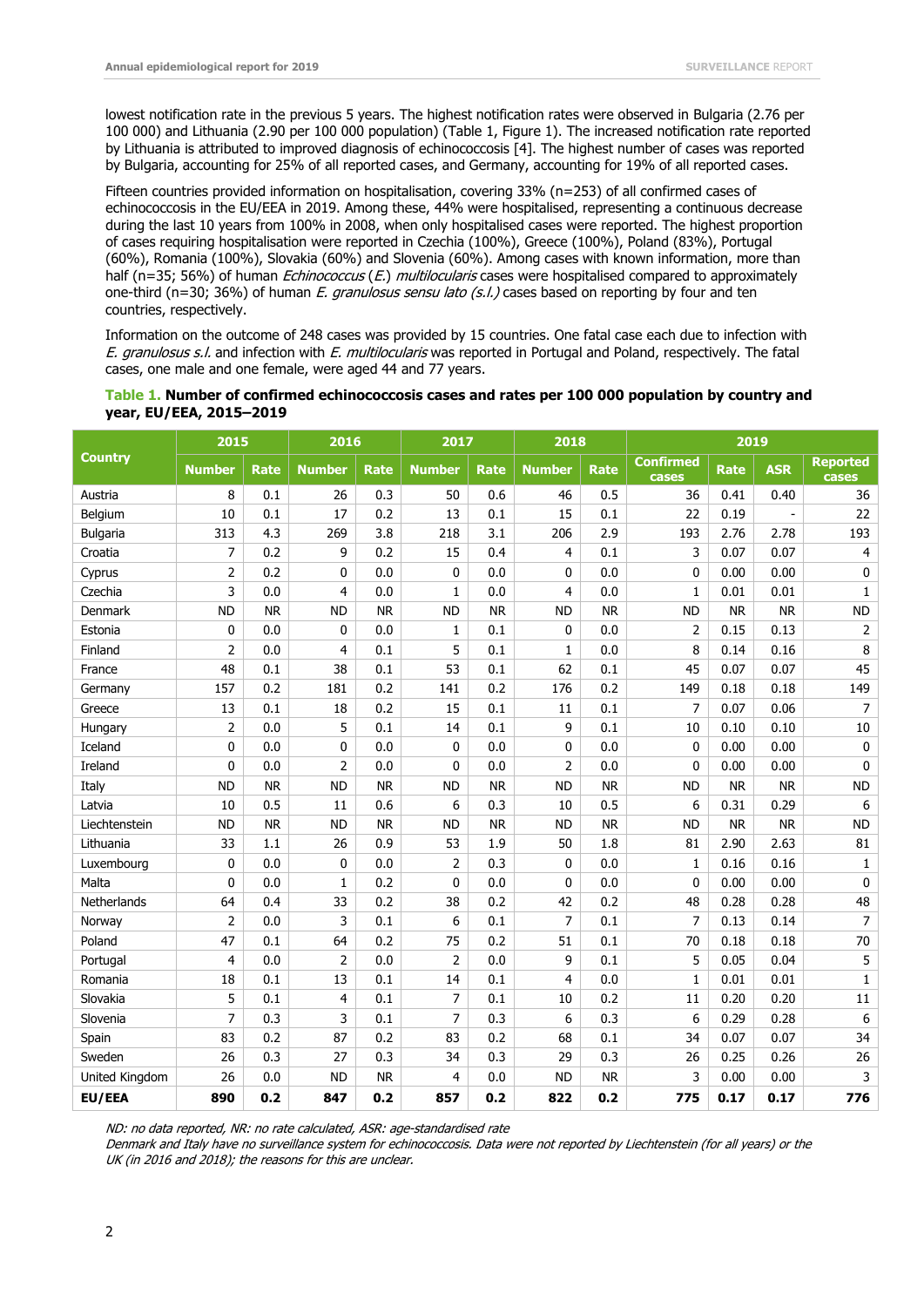

#### **Figure 1. Distribution of confirmed echinococcosis cases per 100 000 population by country, EU/EEA, 2019**

Sources: Country reports from Austria, Belgium, Bulgaria, Croatia, Cyprus, Czechia, Estonia, Finland, France, Germany, Greece, Hungary, Iceland, Ireland, Latvia, Lithuania, Luxembourg, Malta, the Netherlands, Norway, Poland, Portugal, Romania, Slovakia, Slovenia, Spain, Sweden, and the United Kingdom.

The male-to-female ratio was 0.8:1. The highest notification rate in males was reported among people aged 25–44 years and ≥65 years, and in females among people aged 45-64 years (Figure 2).

Most echinococcosis cases (64%) were reported without importation status. Of cases with known status (n = 281), 47% were reported to have been infected outside of the reporting country in 2019. Seven of the 16 countries (Czechia, Estonia, Hungary, Latvia, Lithuania, Romania, and Slovakia) reporting information on importation status in 2019 notified all *Echinococcus* spp. infections as being domestically acquired. The highest proportions of imported cases were reported by Finland (100%), Luxembourg (100%), Norway (100%) and Sweden (81%).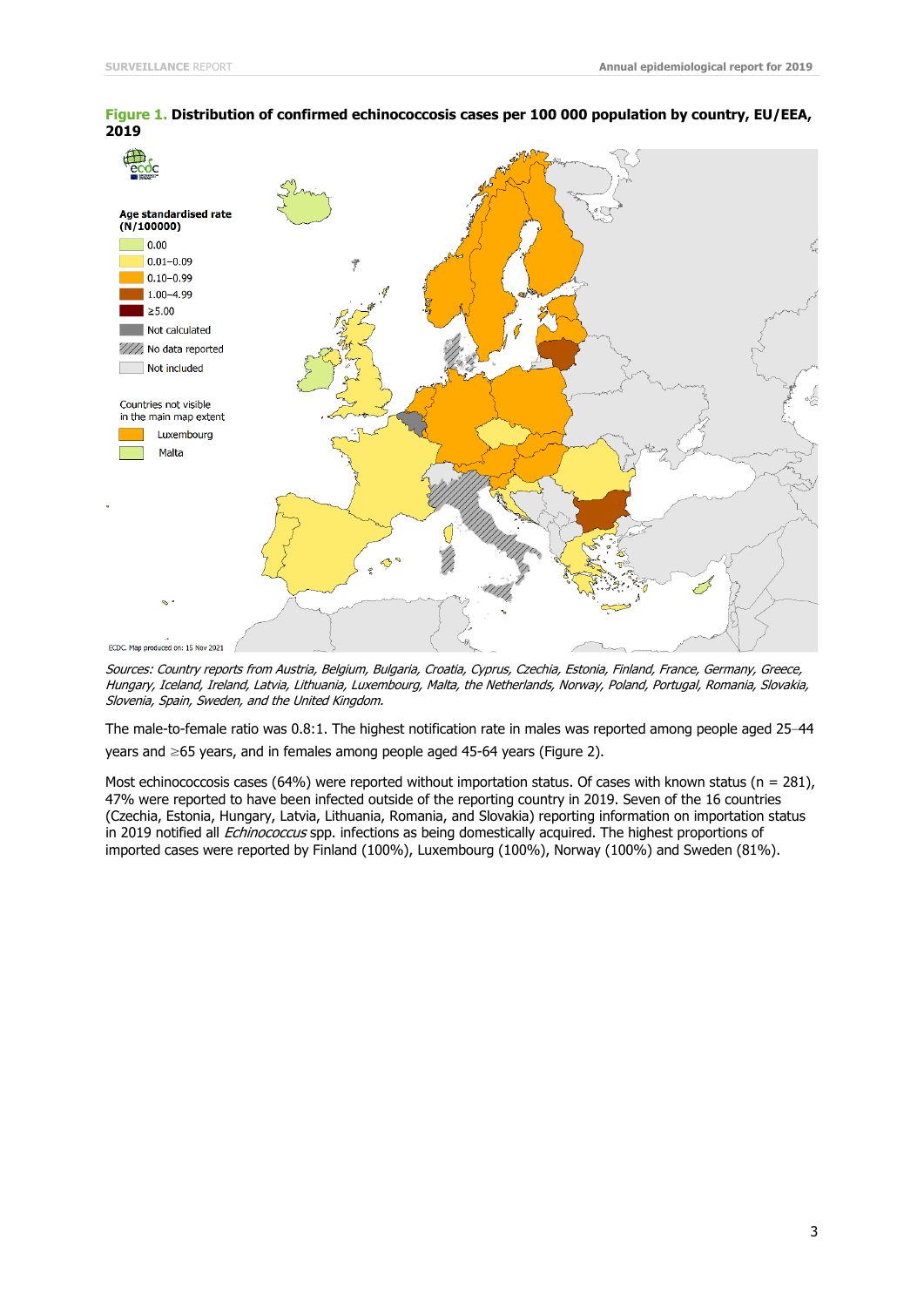

**Figure 2. Distribution of confirmed echinococcosis cases per 100 000 population, by age and sex, EU/EEA, 2019**

### **Echinococcosis by species**

Species information was known for 573 of 703 (82%) confirmed cases from 17 countries (seven countries did not report on species or form of disease).

#### Echinococcus granulosus

Seventeen countries reported 419 confirmed cases of E. granulosus sensu lato (s.l.) (cystic echinococcosis) in 2019 (Table 2). Bulgaria accounted for 46% of cases in 2019 and Germany for 21%. The largest proportion (33%) of cystic echinococcosis cases was observed in the age group 25–44 years, followed by the age group 45–64 years (28%). Of the cystic echinococcosis cases with known sex (n=406), there were slightly more cases reported in females (53%) than in males (47%). In the five-year period 2015–2019, the trend of E. granulosus did not show any significant increase or decrease in the EU/EEA [5]. Bulgaria, which reported the majority of cystic echinococcosis cases, was not included in the trend calculations since no monthly data were available. However, cases in Bulgaria decreased by 38.3% from 313 cases in 2015 to 193 cases in 2019. There was strong evidence (p ≤0.05) of an increasing trend in case numbers in Lithuania and Finland [5]. Among cases with known importation status (n=143), 68% were reported to have been infected outside of the reporting country, which is similar to that reported in 2018 (71%) (aggregate data from Bulgaria not included).

### Echinococcus multilocularis

Eight countries reported 154 cases of E. multilocularis (alveolar echinococcosis) in 2019 (Table 2). Germany and France accounted for 49% of the reported E. multilocularis cases in the EU/EEA in 2019. Most cases were reported in the age groups 25-44 years (33%) and 45-64 years (28%). Of the alveolar echinococcosis cases with known sex (n = 153), there was slightly more cases reported in females (56%) than in males (44%). In the five-year period 2015–2019, the number of E. multilocularis infections was stable in the EU/EEA overall [5]. For 10 countries with available data for 2015 to 2019, Austria was the only country with an increasing trend, and none had a decreasing trend [5]. Among cases with known importation status (n=47), 85% of cases with E. multilocularis were reported to have been infected within the reporting country in 2019.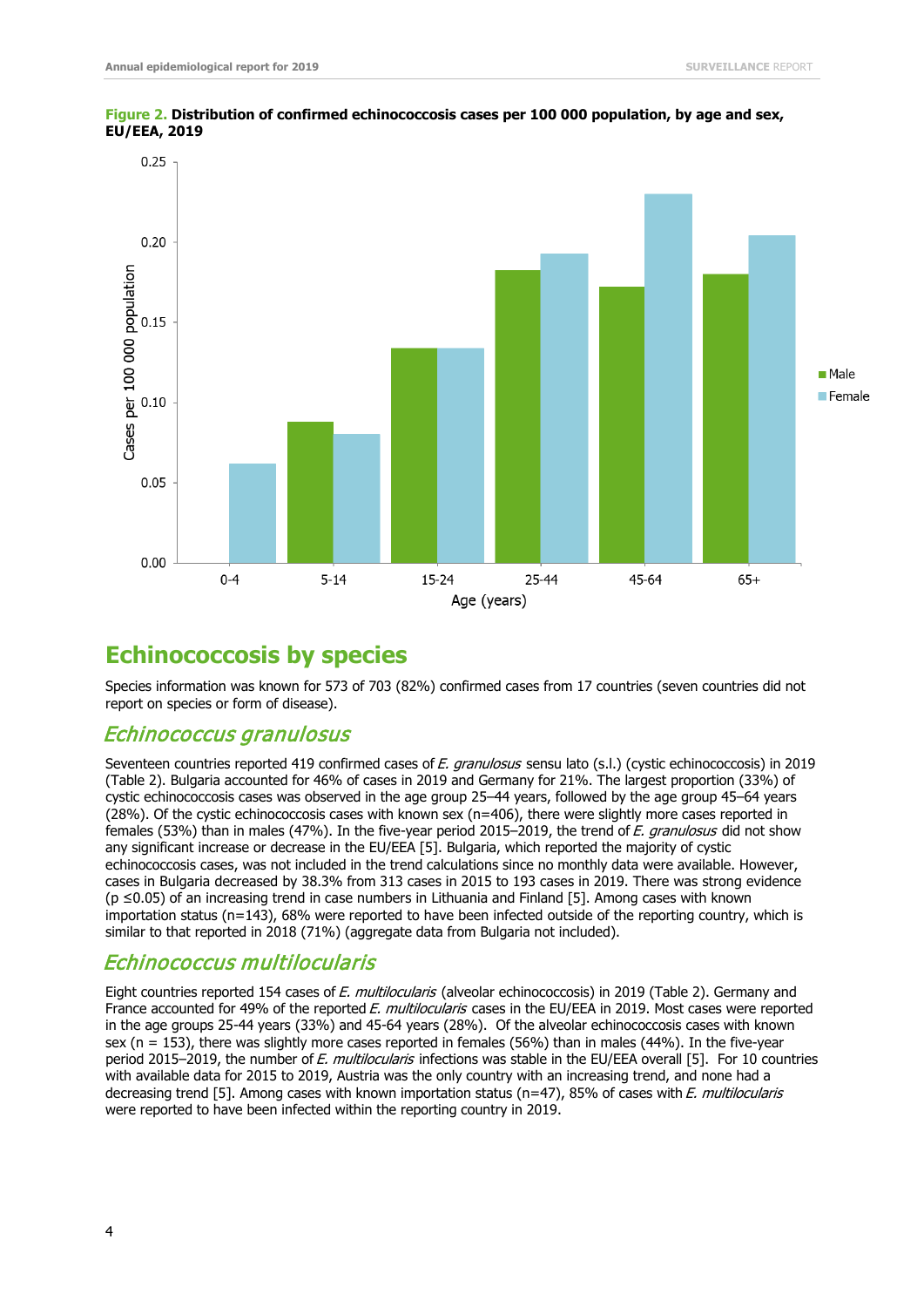#### **Table 2. Reported confirmed echinococcosis cases, by species, EU/EEA, 2015**–**2019**

| <b>Country</b>    | <b>Total cases</b> |                |                |                |              |                |                | E. granulosus  |              |                | E. multilocularis |                |              |             |              |  |
|-------------------|--------------------|----------------|----------------|----------------|--------------|----------------|----------------|----------------|--------------|----------------|-------------------|----------------|--------------|-------------|--------------|--|
|                   | 2015               | 2016           | 2017           | 2018           | 2019         | 2015           | 2016           | 2017           | 2018         | 2019           | 2015              | 2016           | 2017         | 2018        | 2019         |  |
| Austria           | 8                  | 26             | 50             | 46             | 36           | $\overline{2}$ | 22             | 37             | 29           | 16             | 3                 | 4              | 8            | 12          | 13           |  |
| Belgium           | 10                 | 17             | 13             | 15             | 22           | 5              | <b>UNK</b>     | 9              | 10           | 12             | 5                 | <b>UNK</b>     | 4            | 5           | 10           |  |
| <b>Bulgaria</b>   | 313                | 269            | 218            | 206            | 193          | 313            | 269            | 218            | 206          | 193            | 0                 | 0              | 0            | 0           | $\mathbf 0$  |  |
| Croatia           | $\overline{7}$     | 9              | 15             | 4              | 3            | <b>UNK</b>     | <b>UNK</b>     | <b>UNK</b>     | <b>UNK</b>   | <b>UNK</b>     | <b>UNK</b>        | <b>UNK</b>     | <b>UNK</b>   | <b>UNK</b>  | <b>UNK</b>   |  |
| Cyprus            | $\overline{2}$     | 0              | 0              | 0              | 0            | <b>UNK</b>     | 0              | $\mathbf{0}$   | $\mathbf{0}$ | 0              | <b>UNK</b>        | $\mathbf{0}$   | $\mathbf{0}$ | 0           | $\mathbf{0}$ |  |
| Czechia           | 3                  | $\overline{4}$ | $\mathbf{1}$   | 4              | $\mathbf{1}$ | <b>UNK</b>     | <b>UNK</b>     | <b>UNK</b>     | $\mathbf{1}$ | <b>UNK</b>     | <b>UNK</b>        | <b>UNK</b>     | <b>UNK</b>   | 2           | <b>UNK</b>   |  |
| Estonia           | 0                  | 0              | $\mathbf{1}$   | $\mathbf{0}$   | 2            | 0              | 0              | 0              | $\mathbf{0}$ | <b>UNK</b>     | 0                 | 0              | $\mathbf{1}$ | 0           | <b>UNK</b>   |  |
| Finland           | $\overline{2}$     | $\overline{4}$ | 5              | $\mathbf{1}$   | 8            | <b>UNK</b>     | $\overline{4}$ | 5              | $\mathbf{1}$ | 8              | <b>UNK</b>        | $\mathbf{0}$   | $\mathbf{0}$ | $\mathbf 0$ | $\mathbf 0$  |  |
| France            | 48                 | 38             | 53             | 62             | 45           | 0              | $\Omega$       | 5              | 21           | 10             | 48                | 38             | 48           | 41          | 35           |  |
| Germany           | 157                | 181            | 141            | 176            | 149          | 85             | 122            | 86             | 93           | 87             | 48                | 40             | 35           | 59          | 40           |  |
| Greece            | 13                 | 18             | 15             | 11             | 7            | <b>UNK</b>     | <b>UNK</b>     | <b>UNK</b>     | <b>UNK</b>   | <b>UNK</b>     | <b>UNK</b>        | <b>UNK</b>     | <b>UNK</b>   | <b>UNK</b>  | <b>UNK</b>   |  |
| Hungary           | $\overline{2}$     | 5              | 14             | 9              | 10           | <b>UNK</b>     | <b>UNK</b>     | $\mathbf{1}$   | <b>UNK</b>   | <b>UNK</b>     | <b>UNK</b>        | <b>UNK</b>     | $\mathbf{1}$ | <b>UNK</b>  | <b>UNK</b>   |  |
| Iceland           | 0                  | 0              | 0              | 0              | 0            | 0              | 0              | $\mathbf{0}$   | $\mathbf{0}$ | 0              | 0                 | 0              | $\mathbf{0}$ | 0           | $\mathbf 0$  |  |
| Ireland           | 0                  | 2              | $\mathbf{0}$   | $\overline{2}$ | 0            | 0              | $\mathbf{1}$   | $\mathbf{0}$   | <b>UNK</b>   | 0              | 0                 | <b>UNK</b>     | $\mathbf{0}$ | <b>UNK</b>  | $\mathbf 0$  |  |
| Latvia            | 10                 | 11             | 6              | 10             | 6            | $\overline{2}$ | $\mathbf{1}$   | $\overline{4}$ | 5            | 4              | <b>UNK</b>        | $\mathbf{1}$   | <b>UNK</b>   | 1           | <b>UNK</b>   |  |
| Lithuania         | 33                 | 26             | 53             | 50             | 81           | 9              | 5              | 19             | 11           | 30             | 11                | 10             | 20           | 17          | 21           |  |
| Luxembourg        | 0                  | 0              | $\overline{2}$ | 0              | $\mathbf{1}$ | 0              | $\mathbf{0}$   | $\overline{2}$ | $\mathbf{0}$ | $\mathbf{1}$   | 0                 | $\Omega$       | $\mathbf{0}$ | 0           | $\mathbf 0$  |  |
| Malta             | 0                  | $\mathbf{1}$   | 0              | 0              | 0            | 0              | $\mathbf{1}$   | $\mathbf{0}$   | $\mathbf{0}$ | $\mathbf 0$    | 0                 | 0              | 0            | 0           | 0            |  |
| Netherlands       | 64                 | 33             | 38             | 42             | 48           | <b>UNK</b>     | <b>UNK</b>     | <b>UNK</b>     | <b>UNK</b>   | <b>UNK</b>     | <b>UNK</b>        | <b>UNK</b>     | <b>UNK</b>   | <b>UNK</b>  | <b>UNK</b>   |  |
| Norway            | $\overline{2}$     | 3              | 6              | 7              | 7            | $\mathbf{1}$   | $\mathbf{1}$   | 3              | 5            | $\overline{2}$ | <b>UNK</b>        | <b>UNK</b>     | $\mathbf{1}$ | <b>UNK</b>  | <b>UNK</b>   |  |
| Poland            | 47                 | 64             | 75             | 51             | 70           | 9              | 18             | 27             | 17           | 21             | 26                | 22             | 31           | 19          | 25           |  |
| Portugal          | 4                  | $\overline{2}$ | $\overline{2}$ | 9              | 5            | $\mathbf{1}$   | 2              | <b>UNK</b>     | 9            | 5              | <b>UNK</b>        | 0              | <b>UNK</b>   | 0           | $\mathbf{0}$ |  |
| Romania           | 18                 | 13             | 14             | 4              | $\mathbf{1}$ | 2              | <b>UNK</b>     | <b>UNK</b>     | <b>UNK</b>   | <b>UNK</b>     | <b>UNK</b>        | <b>UNK</b>     | <b>UNK</b>   | <b>UNK</b>  | <b>UNK</b>   |  |
| Slovakia          | 5                  | 4              | 7              | 10             | 11           | $\overline{2}$ | $\mathbf{1}$   | $\overline{2}$ | 3            | 3              | 3                 | $\overline{2}$ | 3            | 3           | 8            |  |
| Slovenia          | $\overline{7}$     | 3              | $\overline{7}$ | 6              | 6            | <b>UNK</b>     | <b>UNK</b>     | <b>UNK</b>     | 3            | $\mathbf{1}$   | <b>UNK</b>        | <b>UNK</b>     | <b>UNK</b>   | <b>UNK</b>  | <b>UNK</b>   |  |
| Spain             | 83                 | 87             | 83             | 68             | 34           | 4              | $\mathbf{1}$   | $\overline{4}$ | 12           | 6              | <b>UNK</b>        | <b>UNK</b>     | <b>UNK</b>   | <b>UNK</b>  | <b>UNK</b>   |  |
| Sweden            | 26                 | 27             | 34             | 29             | 26           | 19             | 20             | 11             | 5            | 17             | <b>UNK</b>        | 1              | 4            | 2           | 2            |  |
| United<br>Kingdom | 26                 | <b>ND</b>      | 4              | <b>ND</b>      | 3            | 26             | <b>ND</b>      | 4              | <b>ND</b>    | 3              | $\mathbf{0}$      | <b>ND</b>      | 0            | <b>ND</b>   | $\Omega$     |  |
| EU/EEA            | 890                | 847            | 857            | 822            | 775          | 480            | 468            | 437            | 431          | 419            | 144               | 118            | 156          | 161         | 154          |  |

UNK: Species unknown ND: No data reported

Suggested citation: European Centre for Disease Prevention and Control. Echinococcosis. In: ECDC. Annual epidemiological report for 2019. Stockholm: ECDC; 2022.

#### Stockholm, May 2022

© European Centre for Disease Prevention and Control, 2022. Reproduction is authorised, provided the source is acknowledged.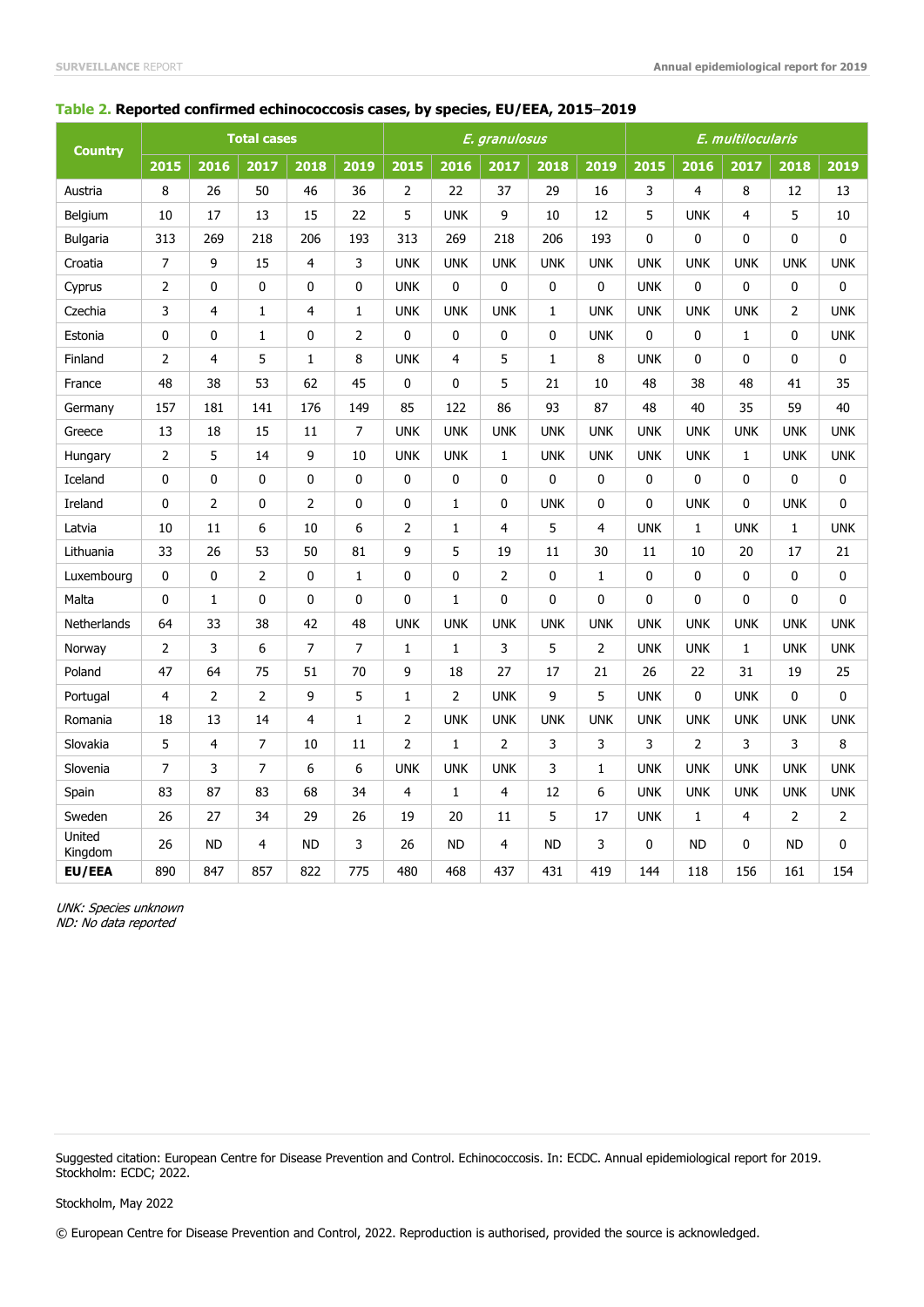## **Discussion**

Cases of both alveolar echinococcosis caused by E. multilocularis, and cystic echinococcosis caused by E. granulosus sensu lato (s.l.), are listed with the common name 'echinococcosis' in the EU case definition, thus not distinguishing between these two diseases. Despite this, most countries reported Echinococcus species information between 2008 and 2019. Additionally, between 2018 and 2019, a small number of countries also the reported clinical presentation, which helps differentiate the two forms of the disease. Since the beginning of the surveillance of human echinococcosis in the EU in 2007, cystic echinococcosis has been more frequently reported than alveolar echinococcosis; this is consistent with the data reported in the scientific literature for Europe.

In the five years between 2015 and 2019, the EU/EEA notification rate of confirmed human echinococcosis cases was stable and the trends for infections caused by E. granulosus s.l. and E. multilocularis did not show any significant increase or decrease. In some countries, an increase in the number of cases in the recent years may be due to intensified surveillance and/or improved notification systems for echinococcosis. The raised awareness of the disease among clinicians and migrants (people from endemic countries) may have also influenced the number of diagnosed cases in some countries [7]. In Bulgaria, the notification rate has continued to decrease since reporting to ECDC began in 2007. This reduction is attributed to measures implemented as part of a national control programme for echinococcosis in humans and animals carried out between 2004 and 2008 and to the considerable reduction in the number of stray dogs [6].

The distribution of the two forms of disease varies in different parts of the EU/EEA. E. multilocularis is endemic in the fox population in central Europe [5,8] and human cases of alveolar echinococcosis are principally reported by these countries, with most cases considered to be infected within the reporting country. In contrast, E, granulosus s.l., is mainly prevalent in intermediate hosts (e.g. sheep) in southern and south-eastern Europe and is an important public health issue in many countries in the Balkan region [5,9], while in northern and western Europe most cases are considered imported. In accordance with Regulation (EU) 2018/772, surveillance of E. multilocularis focuses mainly on red foxes as definitive hosts; in 2019, E. multilocularis infections were primarily detected in foxes in Czechia, France, Germany, Hungary, Luxembourg, Poland, Slovakia and Switzerland [5]. The surveillance of E. multilocularis in foxes is considered important to assess the prevalence of the disease in Europe. Indeed, the geographical distribution of E. multilocularis appears to have widened in recent decades [10]. The exact reasons for this are unclear but may be linked to the growth in the European fox population [11], due to the expansion of fox habitats into urban areas [12] or may reflect an increased surveillance effort [5]. However, the lack of baseline data and standardised detection methods makes it difficult to explain the geographical expansion of E. multilocularis in Europe [5]. Although Regulation (EU) 2018/772 is in force for E. multilocularis, no specific EU Regulation is in place for detecting E. granulosus s.l. in animals, so surveillance for the latter parasite depends on national regulations. In 2019, E. granulosus s.l. infections in animals were mainly detected in sheep in Bulgaria, Spain, Greece, Poland, Italy and UK [5].

Distinction between infection with  $E$ . granulosus s.l. and  $E$ . multilocularis is important because the two diseases require different clinical management and strategies for control. It is also important to note that the true prevalence of these diseases is difficult to estimate because of the long incubation period (in both alveolar echinococcosis and cystic echinococcosis), the high proportion of asymptomatic or paucisymptomatic carriers who never seek medical attention (cystic echinococcosis) and the underreporting/misdiagnosis of cases (alveolar echinococcosis and cystic echinococcosis), factors that contribute to the neglected status of these diseases [13]. For these reasons, the data reported by countries on the number of people with echinococcosis, are considered the 'tip of the iceberg' of the true prevalence of echinococcosis in Europe. The hidden (undetected and unreported) proportion of echinococcosis cases includes asymptomatic carriers of cystic echinococcosis and misdiagnosed cases of alveolar echinococcosis [14]. Indeed, a recent cross-sectional ultrasound-based survey, conducted in Romania and Bulgaria, estimated approximately 45 000 human cystic echinococcosis infections in rural areas of these two endemic European countries [25].

An attempt to collect harmonised clinical data in the EU on a voluntary basis is currently being undertaken by the European Register of Cystic Echinococcosis (ERCE) [16, 17;<http://www.heracles-fp7.eu/erce.html> ) and in the past with the European (Alveolar) Echinococcosis Registry (EurEchinoReg) [14].

### **Public health implications**

It is recommended that reporting of echinococcosis cases should include species information and preferably data collected at the NUTS-2 or NUTS-3 level. This would allow for a more complete monitoring of cases, foster a better understanding of the epidemiology of these diseases, improve monitoring of spatial and temporal trends, and ultimately enable the design and evaluation of targeted prevention and control actions.

Suggested citation: European Centre for Disease Prevention and Control. Echinococcosis. In: ECDC. Annual epidemiological report for 2019. Stockholm: ECDC; 2022.

Stockholm, May 2022

© European Centre for Disease Prevention and Control, 2022. Reproduction is authorised, provided the source is acknowledged.